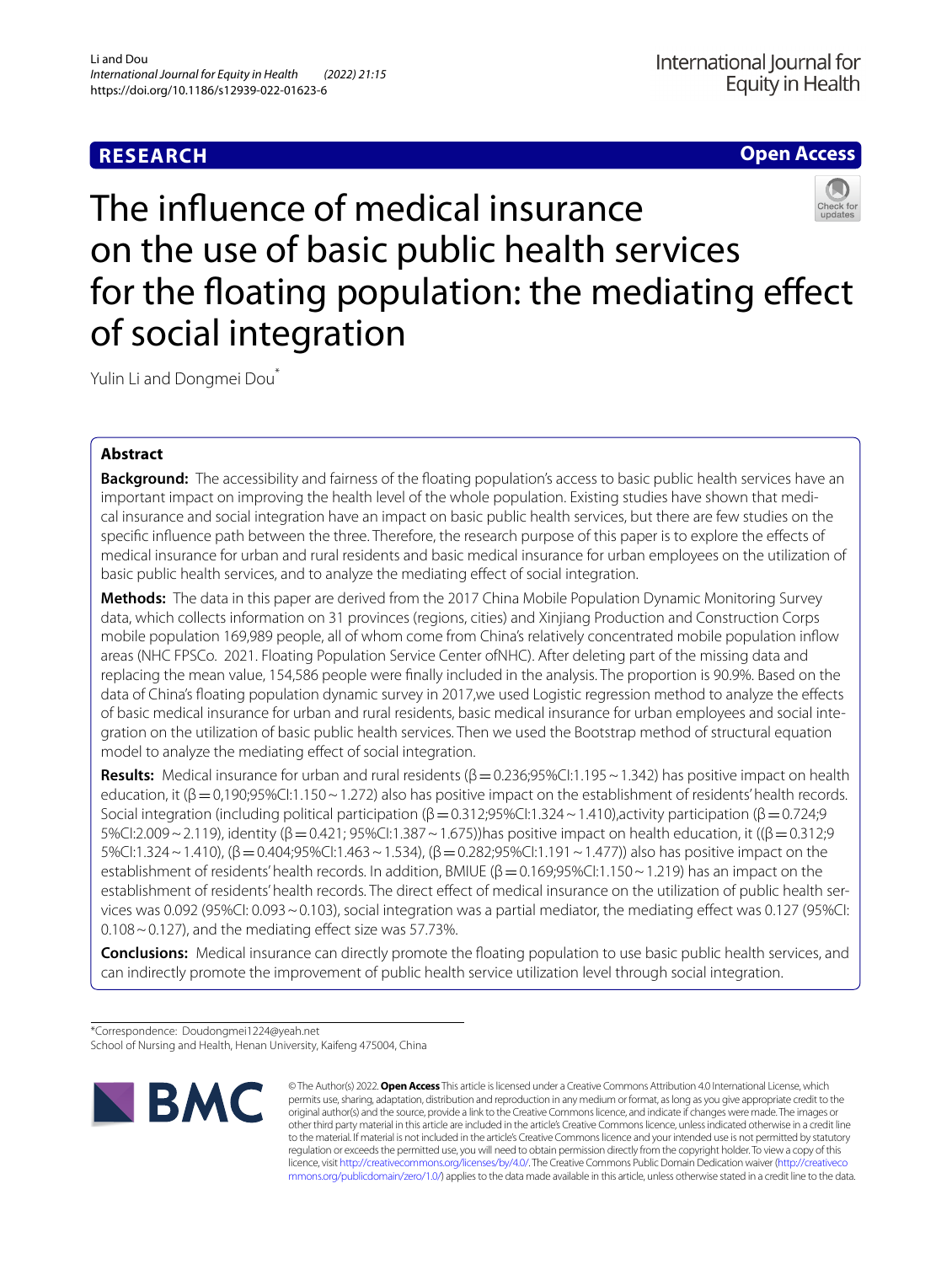**Keywords:** Medical insurance, Basic public health services, Social integration

## **Background**

The floating population is defined as individuals whose registered permanent residence is their original residence, and they live and work in a current residence that is not their registered permanent residence  $[1]$  $[1]$ . The report of the 19th National Congress of the Communist Party of China stressed the importance of implementing the Health China Strategy and accelerating the equalization of public health services. The implementation of the national basic public health service project is an important part of promoting the gradual equalization of basic public health services. According to the 7th National Census Bulletin issued by the National Bureau of Statistics, China's foating population has reached 376 million [[1\]](#page-5-0), and is expected to grow in the next few years. Because of the high mobility of the foating population, studying the utilization of public health services for the foating population can not only improve the fairness and accessibility of the foating population's access to public health services, but also be of great signifcance for improving the health level of the whole population [[2,](#page-5-1) [3](#page-5-2)]. Now there are studies showing that participation in medical insurance and better social integration will promote the use of public health services by the floating population  $[4-6]$  $[4-6]$ , and the comprehensive impact of participation in medical insurance on social integration is gradually increasing [\[7\]](#page-5-5), but the relationship between medical insurance, social integration, and the use of basic public health services is less studied by scholars. Therefore, this paper takes as an example participating in medical insurance for urban and rural residents and basic medical insurance for urban employees (BMIUE), and attempts to explore the relationship between the three,so as to provide a realistic basis for improving the level of utilization of basic public health services for the foating population.

## **Methods**

# **Data source**

The China Migrants Dynamic Survey (CMDS) is an annual sample Survey of Migrants conducted by the NHC since 2009. It covers 31 provinces (autonomous regions and municipalities directly under the Central government) and areas where the foating population is concentrated in Xinjiang Production and Construction Corps, with a sample size of nearly 200,000 households per year  $[8]$  $[8]$ . The data in this paper are derived from the 2017 China Mobile Population Dynamic Monitoring Survey data, which collects information on 31 provinces (regions, cities) and Xinjiang Production and Construction Corps mobile population 169,989 people, all of whom come from China's relatively concentrated mobile population inflow areas [\[9](#page-5-7)]. After deleting part of the missing data and replacing the mean value, 154,586 people were finally included in the analysis. The proportion is 90.9%.

## **Measurements**

In China's public health service utilization project, only health education and the establishment of health fles are aimed at the whole population. Dependent variables were selected as indicators to measure the utilization of public health services, including the status of receiving health education and the status of establishing health records of residents after the treatment of binary classifcation. The independent variable is medical insurance, including basic medical insurance for urban and rural residents and BMIUE. As a mediating variable, social integration includes political participation, activity participation [[10](#page-5-8)] and identity  $[11]$  $[11]$  $[11]$ . Each is measured by whether the following behaviors occur: Offer advice to place unit/community/village or supervision unit/community/village management, ""through various methods to report the situation to the relevant government departments/put forward policy recommendations" "online comment on national afairs and social events, participate in discussion", "actively participate in the donation, unpaid blood donation and volunteer activities such as" "to participate in the activities of the party/youth league organizations, "I like the city/place where I live", "I would like to ft in with the locals and be part of them", "I think the locals would like to accept me as part of them". Control variables include age, sex, marital status, education level, nature of household registration, average monthly household expenditure in the past year, flow range and flow time.

## **Statistical method**

SPSS 25.0 was used for descriptive analysis, univariate analysis and multivariate logistic regression analysis. AMOS 25.0 was used to establish structural equation model and construct a standardized path test.; Bootstrapping was used to test the mediating effects. The *p*-value criteria for univariate and multivariate logistic regression analysis were  $P < 0.05$ ; Similarly, the test criteria of structural equation model was the model ftting index, and the specifc evaluation criteria were GFI,AGFI and CFI>0.9,and RMSEA<0.05, showing that the modle had good validity.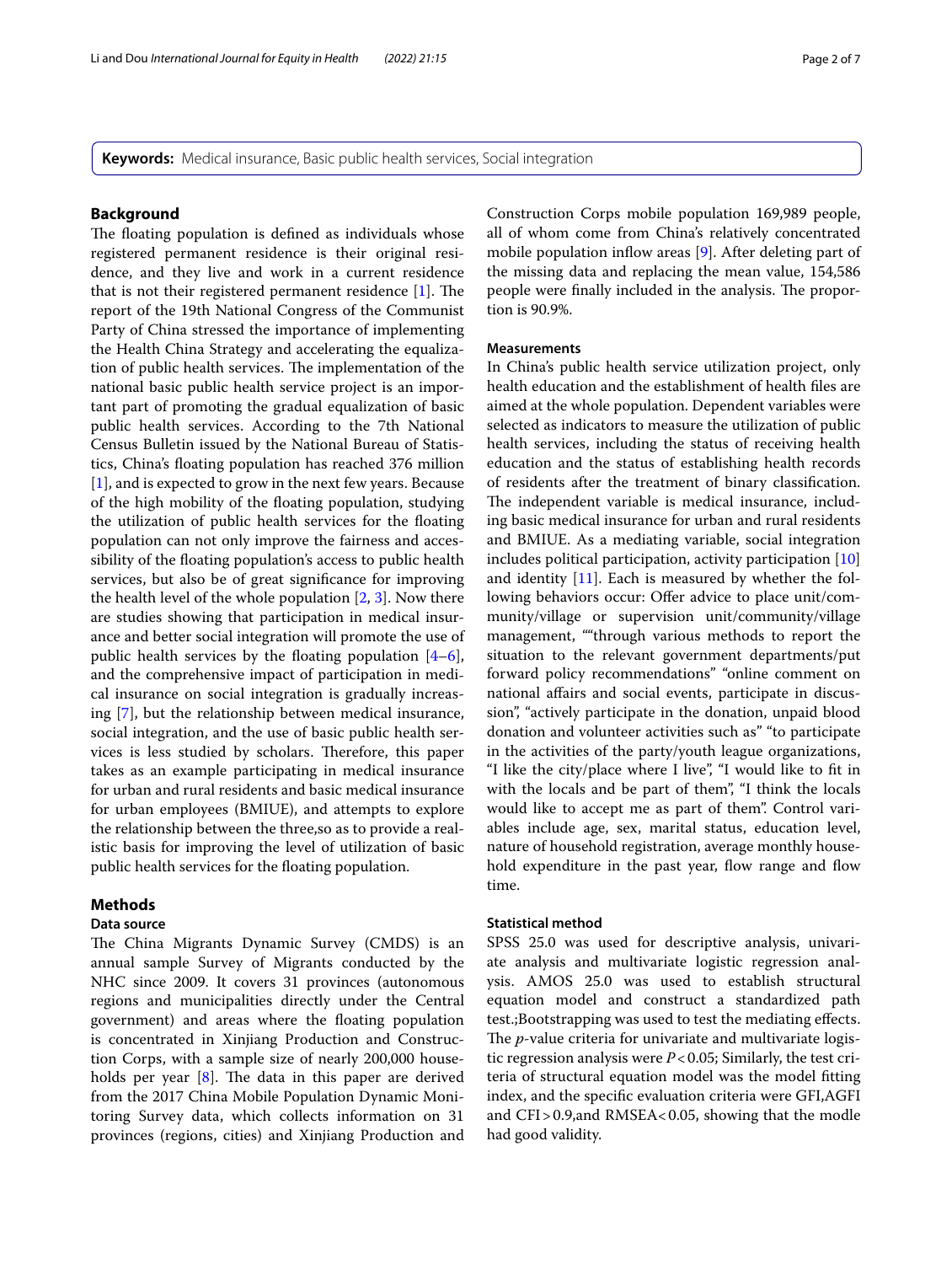## **Results**

## **Description**

Among 154,586 foating population, 46,389 (30%) had established health records, and the fling rate was relatively low. A total of 112,989 people (73.10%) had received health education, with a high acceptance rate. A total of 147,121 (95.17%) were aged between 18 and 60years old, and 7465 (4.83%) were over 60years old. There were  $79,577$  males  $(51.48%)$  and  $75,009$  females (48.52%); 21,063 (13.63%) were unmarried, 128,038 (82.83%) were married, and 5485 (3.55%) were divorced. There were  $119,675$  (77.42%) in agricultural households and 22,858 (14.79%) in urban households; 26,358 students (17.05%) received education in primary schools and below, 67,181 students (43.46%) in junior middle schools, 33,785 students (21.86%) in senior high schools and technical secondary schools, and 27,262 students (17.64%) in junior college or above. 76,673 people (49.60%) spent 1000–3000 yuan per month, followed by 44,498 people (28.79%) spent 3000–5000 yuan per month. There were 74,875 (48.44%) people across provinces, 51,682 (33.43%) people across cities, and 28,029 (18.13%) people across counties within cities. 81,793 people (52.91%) had a migration time less than 8 years, followed by 43,688 people (28.26%) from 8 to 14 years. A total of 7438 people (4.81%) participated in medical insurance for urban and rural residents, and 34,411 people (22.26%) participated in medical insurance for urban workers; 21,823 (14.10%) showed good political participation, 58,574 (37.90%) showed good activity participation and 152,634 (98.70%) showed good identity.

# **Regression analysis of the utilization of public health services by medical insurance and social integration**

The dependent variables were whether the floating population had received health education  $(0=no, 1=yes)$  and whether the foating population had established health records  $(0=no, 1=yes)$ . The independent variables were including gender, age, marital status, education level, nature of household registration, average monthly household expenditure, mobile range, mobile time, participation in medical insurance for urban and rural residents, participation in BMIUE and social integration, which were statistically signifcant in univariate analysis. The results of multivariate Logistic regression analysis showed that: Medical insurance for urban and rural residents (β = 0.236;95%CI:1.195 ~ 1.342) has positive impact on health education, it  $(β=0,190;95%CI:1.150~1.272)$ also has positive impact on the establishment of residents' health records. Social integration(including political participation (β=0.312; 95%CI:1.324 ~ 1.410),<br>activity participation(β=0.724;95%CI:2.009 ~ 2.119 participation(β=0.724;95%CI:2.009 ~ 2.119 ), identity (β = 0.421; 95%CI:1.387 ~ 1.675))has positive impact on health education, it  $((β=0.312; 95% CI: 1.324)$  $\sim$  1.410), (β = 0.404;95%CI:1.463  $\sim$  1.534), (β = 0.282;95%  $CI:1.191 \sim 1.477$ ) also has positive impact on the establishment of residents' health records. Participation in BMIUE has no impact on health education (95%  $CI: 0.968 \sim 1.031$ ), but has a positive impact on the establishment of health records (95%CI: 1.150~1.219). See Table [1](#page-3-0) for details.

# **The infuence of medical insurance on the use of public health services: the mediating efect of social integration**

The study took medical insurance as an independent variable, social integration as a mediating variable, and public health service utilization as a dependent variable. AMOS 25.0 was used to construct structural equation model to analyze the mediating efect of social integration. The fitting index of the model were  $\chi^2/df = 259.245$ ,  $GFI = 0.993, AGFI = 0.985, CFI = 0.982, RMSEA = 0.041.$ The fitting index of the model was in a reasonable range and the ftting efect of the model was good. See Fig. [1](#page-3-1) for details.

The Bootstrap method was used to analyze the mediating effect of social integration. The original data were sampled repeatedly for 1000 times and the 95% confdence interval was calculated. If the 95% CI of the normalized path coefficient did not contain 0, the mediating effect was significant. The 95% CI of the total effect of medical insurance on the utilization of public health services is 0.029–0.221, the 95% CI of the direct efect is  $0.093 \sim 0.103$ , the 95% CI of the indirect effect is  $0.108 \sim 0.127$ , and the total effect is direct effect. Indirect efects were signifcant, indicating that social integration was a partial mediator, and the mediating efect size was 57.73% (0.127/0.220). See Table [2](#page-4-0) for details.

# **Discussion**

## **Medical insurance for urban and rural residents and BMIUE has an impact on the utilization of public health services**

Basic public health services are a long-term and fundamental institutional arrangement in China's medical and health sector [\[12](#page-5-10)]. As for the closest policies, in 2016, the CPC Central Committee and The State Council issued the outline of "Healthy China 2030". The report of the 19th CPC National Congress emphasized the need to accelerate the equalization of basic public services and establish a high-quality and efficient medical and health service system. All policies emphasized the importance of public health services to the foating population. Meanwhile, with the outbreak of COVID-19 in the past 2 years, the prevention and treatment of infectious diseases among floating population has become more and more important. Medical insurance for urban and rural residents and BMIUE are China's basic social medical insurance [\[13](#page-5-11)],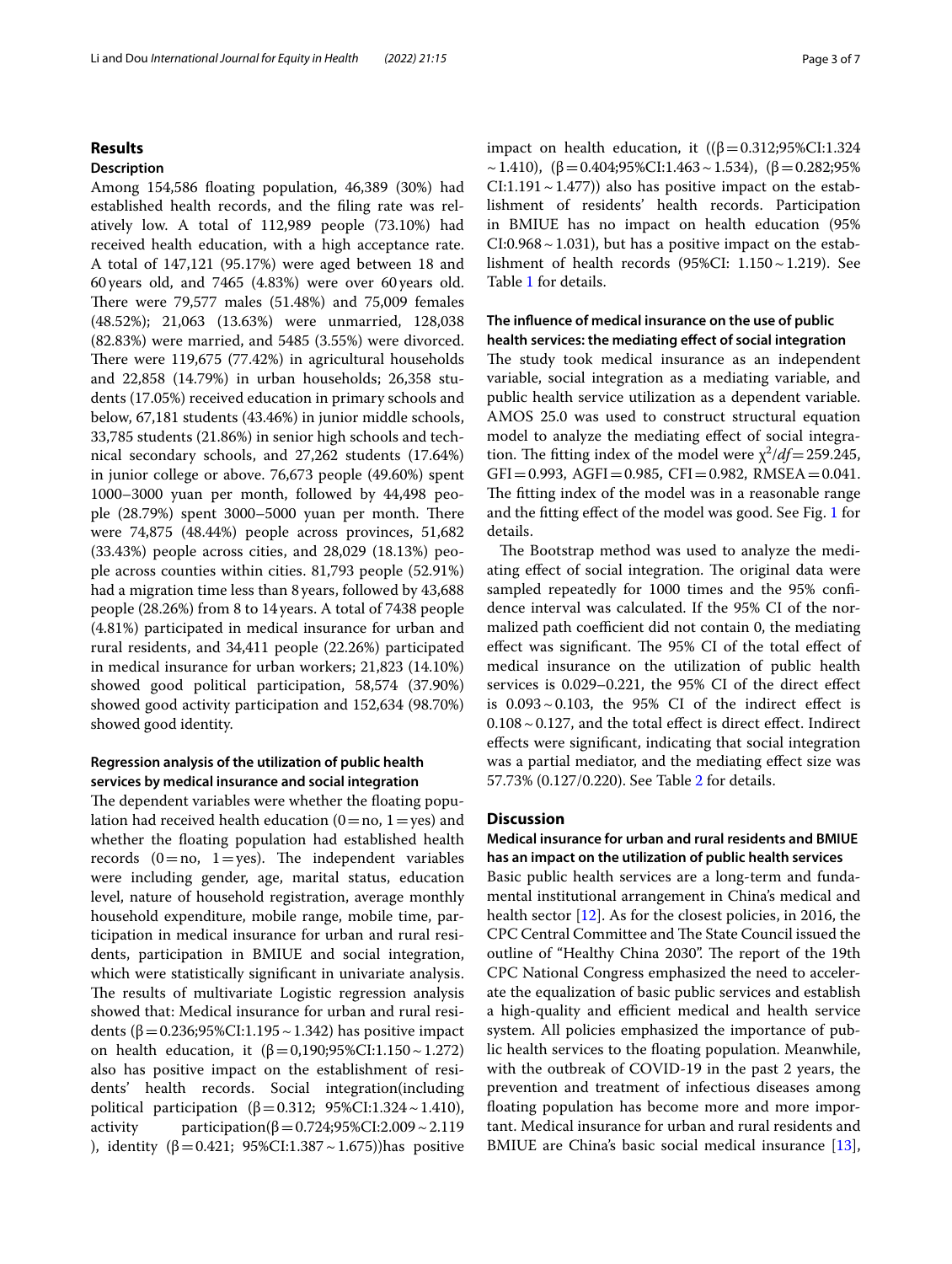| <b>Research indicators</b>                         | <b>Health education</b> |                                         |             | <b>Health records</b> |                                        |             |
|----------------------------------------------------|-------------------------|-----------------------------------------|-------------|-----------------------|----------------------------------------|-------------|
|                                                    | β                       | $Exp(\beta)95\%$<br>confidence interval |             | β                     | $Exp(\beta)95%$<br>confidence interval |             |
|                                                    |                         | lower limit                             | upper limit |                       | lower limit                            | upper limit |
| Age                                                | $-0.183$                | 0.813                                   | 0.853       | 0.007                 | 0.984                                  | 1.030       |
| Gender                                             | 0.101                   | 1.081                                   | 1.132       | 0.132                 | 1.116                                  | 1.167       |
| Marital status                                     | 0.188                   | 1.169                                   | 1.245       | 0.196                 | 1.181                                  | 1.254       |
| Education                                          | 0.026                   | 1.011                                   | 1.041       | 0.004                 | 0.990                                  | 1.018       |
| Household registration system                      | 0.001                   | 0.980                                   | 1.022       | 0.081                 | 1.064                                  | 1.105       |
| Average monthly expenditure                        | $-0.060$                | 0.964                                   | 0.993       | $-0.095$              | 0.896                                  | 0.922       |
| Flow range                                         | 0.197                   | 1.198                                   | 1.236       | 0.248                 | 1.263                                  | 1.300       |
| Flow time                                          | $-0.055$                | 0.930                                   | 0.954       | $-0.016$              | 0.972                                  | 0.997       |
| Medical insurance for urban and rural<br>residents | 0.236                   | 1.195                                   | 1.342       | 0.190                 | 1.150                                  | 1.272       |
| <b>BMIUE</b>                                       | $-0.001$                | 0.968                                   | 1.031       | 0.169                 | 1.150                                  | 1.219       |
| Political participation                            | 0.600                   | 1.750                                   | 1.898       | 0.312                 | 1.324                                  | 1.410       |
| Participate in the event                           | 0.724                   | 2.009                                   | 2.119       | 0.404                 | 1.463                                  | 1.534       |
| Identity                                           | 0.421                   | 1.387                                   | 1.675       | 0.282                 | 1.191                                  | 1.477       |
| Constant                                           | 0.145                   |                                         |             | $-1.829$              | -                                      |             |

<span id="page-3-0"></span>**Table 1** Multivariate Logistic regression analysis of social integration of medical insurance on health education and health records



<span id="page-3-1"></span>and the insured object is all urban and rural residents and workers. Under the strategy of Healthy China, the linkage of medical insurance for urban and rural residents and contracted family doctor services has increased the opportunities for the insured to receive health education, improved the records of residents' health records  $[14]$  $[14]$ , and effectively improved the utilization of grassroots public health services. From this point of view, the participation of foating population in medical insurance for urban and rural residents and medical insurance for

urban workers is of great signifcance to the utilization of foating population's public health services.

The floating population with medical insurance has a positive impact on the acceptance of health education and the establishment of health records, which is consistent with previous studies [[15](#page-5-13)]. In addition, previous studies have shown that foating population with medical insurance may receive more types of health education. Single factor analysis results showed that the participation of foating population in BMIUE had positive efects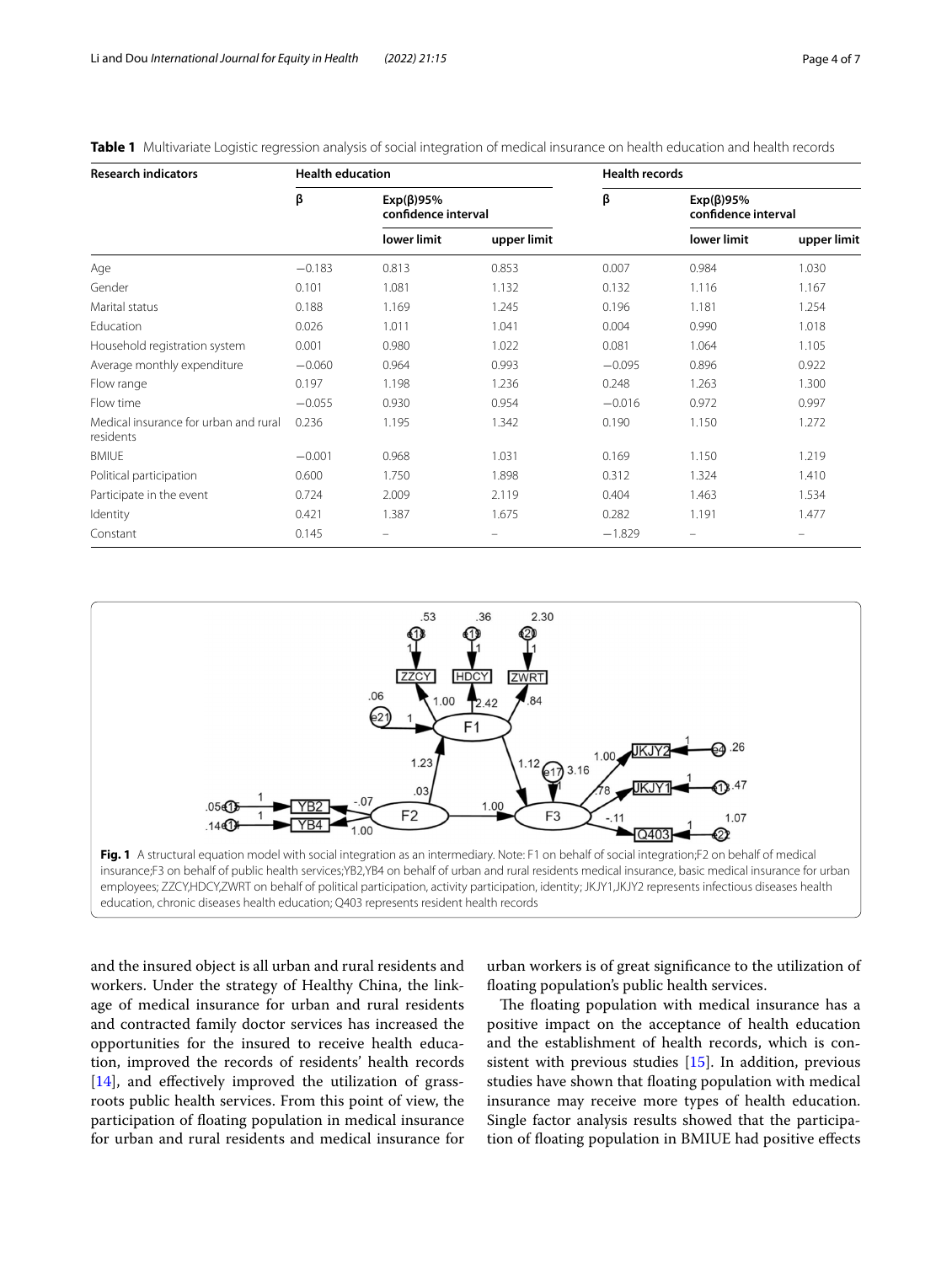| Variable                                     | <b>Point estimate</b> | <b>Standard error</b> | Z-value | <b>Bootstrap Percentile</b><br>95% confidence interval |                    |  |
|----------------------------------------------|-----------------------|-----------------------|---------|--------------------------------------------------------|--------------------|--|
|                                              |                       |                       |         | <b>Lower limit</b>                                     | <b>Upper limit</b> |  |
| Total effect                                 |                       |                       |         |                                                        |                    |  |
| Medical insurance<br>-Public health services | 0.220                 | 0.004                 | 55,000  | 0.029                                                  | 0.221              |  |
| Direct effect                                |                       |                       |         |                                                        |                    |  |
| Medical insurance<br>-Public health services | 0.092                 | 0.003                 | 30.667  | 0.093                                                  | 0.103              |  |
| Indirect effects                             |                       |                       |         |                                                        |                    |  |
| Medical insurance -Public<br>health services | 0.127                 | 0.006                 | 21.167  | 0.108                                                  | 0.127              |  |
|                                              |                       |                       |         |                                                        |                    |  |

<span id="page-4-0"></span>**Table 2** Analysis of the results of the intermediary effect of social integration

on health education and health record establishment, this is consistent with the existing research  $[16]$  $[16]$  $[16]$ , town worker is mutual promotion between health care and public health services utilization, after receiving health education, foating population health consciousness enhancement, will take the initiative to understand health care related policies, more willing to join the medical insurance for urban employees, Increase health protection [[17\]](#page-5-15). On the contrary, participating in the urban workers' medical insurance can reduce the economic burden of the foating population, and promote the foating population to pay attention to their own health and enjoy public health service projects. However, in the multi-factor analysis, BMIUE has no efect on the foating population's acceptance of health education, which may be because urban workers are mostly young, in good health, have few visits to the doctor and ignore the preventive efect of health education [\[18\]](#page-5-16). In addition, it may also be because BMIUE has a higher reimbursement ratio, which reduces the fnancial burden for the foating population, so they do not attach much importance to the free health education promotion.

# **Social integration acts as an intermediary between medical insurance and the utilization of public health services**

The results of mediating effect analysis show that the participation in medical insurance can not only directly promote the foating population's use of public health services, but also promote the improvement of the level of use through social integration. Basic medical insurance for urban and rural residents is a combination of the new rural cooperative medical insurance and basic medical insurance for urban residents after the Opinions of The State Council on Integrating The Medical Insurance System for Urban and Rural Residents (No.3 of The State Council [2016]) was issued in 2016. Basic medical insurance for urban and rural residents can signifcantly increase the social integration of foating population in the local level, this is because the integration of basic medical insurance for urban and rural residents to enjoy better medical treatment of the foating population, at the same time enhanced portability, not because of the floating population employment flow will not be able to enjoy urban medical services, especially from the rural floating population [[19\]](#page-5-17). Town worker medical insurance is by the unit and individual is collective pay, personal percentage unit pay a little higher, this is actually business units on the body of this part of the employees of the foating population is the most basic health care, body condition, once the employees can submit an expense account partial medical costs, alleviate their economic burden, reduce trouble back at home, and stability in the local participate in work and life. This gives them opportunities to discuss national and social events, make suggestions for the government, participate in donation, blood donation, party and league activities, etc., enhance their identity and better integrate into the local community [[20\]](#page-6-0). Moreover, social integration and equalization of access to public health services complement each other. In order to promote the integration of the foating population into local life as soon as possible, the government will formulate a series of policies to protect the rights of the foating population in local life. With more opportunities for foating population to participate in various activities, their sense of identity will also be enhanced. They will take the initiative to communicate with local residents, understand medical and health policies, and take the initiative to receive health education, regular physical examination and check health records in order to pay attention to physical health  $[21, 22]$  $[21, 22]$  $[21, 22]$  $[21, 22]$ . Therefore, social integration plays a partially mediating role in the participation of medical insurance for urban and rural residents, medical insurance for urban workers and the utilization of public health services.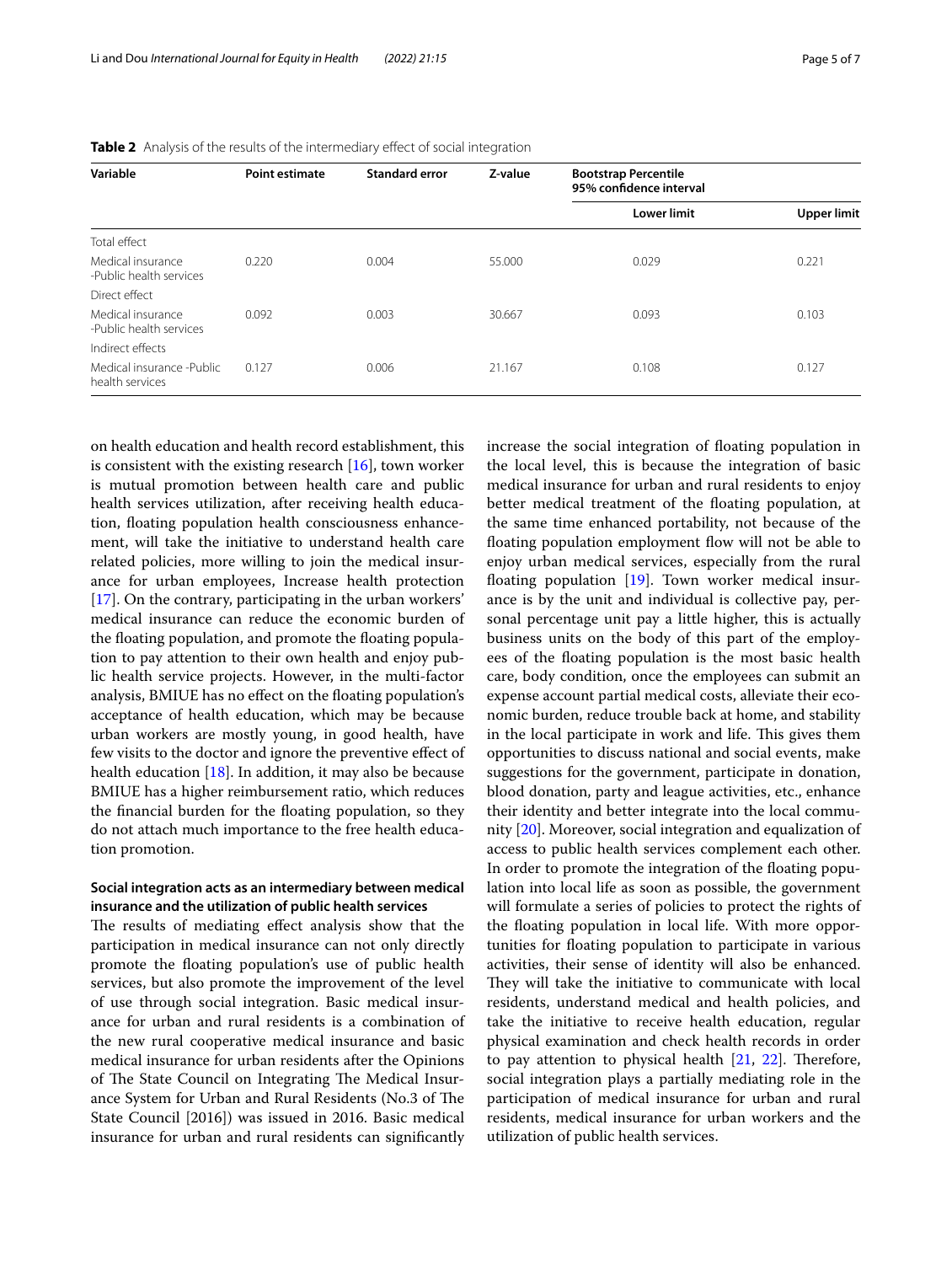In short, the article argues that medical insurance can promote the foating population to actively accept health education and establish health records, and can further improve the utilization rate of basic public health services by improving social integration. As for the three key variables of medical insurance, social integration and utilization of basic public health services, most existing studies focus on the relationship between two variables  $[4-7]$  $[4-7]$  $[4-7]$ . On this basis, this paper further clarifes the relationship between the three variables, so as to provide a realistic basis for improving the level of utilization of basic public health services for the floating population. This is the important conclusion of this paper.

However, this study also has some limitations. The results of this study are based on mining of existing data, due to the limited variables in the original data, the reliability of some indicators is low. If one can add new efective variables in the future, the explanation of the infuence of medical insurance and social integration on the utilization of basic public health services of the foating population will be more complete. In addition, a cross-sectional design was used. Because it was a selfreported measure, the study also had potential recall bias.

### **Conclusions**

Medical insurance can promote the foating population to actively accept health education and establish health records, and can further improve the utilization rate of basic public health services by improving social integration. Therefore, relevant government departments should promote the foating population to actively participate in local insurance, pay attention to the mediating efect of social integration, and enhance their identity. The improvement of the utilization rate of basic public health services for floating population is of profound significance for the prevention and control of chronic diseases and infectious diseases in China.

#### **Acknowledgements**

Thanks to all the teachers who helped with this article.

#### **Authors' contributions**

YLL drafted the manuscript. DMD prepared Fig. [1](#page-3-1) and Table [1](#page-3-0) and [2](#page-4-0). All authors contributed to the development of the study framework, interpretation of the results, revisions of successive drafts of the manuscript. All authors reviewed the manuscript. The author(s) read and approved the fnal manuscript.

### **Funding**

Not applicable.

#### **Availability of data and materials**

The datasets generated and analysed during the current study are available in the Migrant Population Service Center, National Health Commission P.R. China repository, [http://www.chinaldrk.org.cn/wjw/#/data/classify/population/yearL](http://www.chinaldrk.org.cn/wjw/#/data/classify/population/yearList) [ist](http://www.chinaldrk.org.cn/wjw/#/data/classify/population/yearList).

### **Declarations**

#### **Ethics approval and consent to participate**

The study protocol was approved by Ethics Committee of Biomedical Research, Henan University. The committee's reference number: HUSOM2020–267.

#### **Consent for publication**

The data used in this article is public.

#### **Competing interests**

The authors declare that they have no competing interests.

Received: 13 August 2021 Accepted: 24 January 2022 Published online: 03 February 2022

#### **References**

- <span id="page-5-0"></span>1. Statistics NBo. The seventh National Population Census Bulletin (No.7)- Urban and rural population and foating population 2021 [updated 7.20. 1]. Available from: [http://www.stats.gov.cn/tjsj/tjgb/rkpcgb/qgrkpcgb/](http://www.stats.gov.cn/tjsj/tjgb/rkpcgb/qgrkpcgb/202106/t20210628_1818826.html) [202106/t20210628\\_1818826.html.](http://www.stats.gov.cn/tjsj/tjgb/rkpcgb/qgrkpcgb/202106/t20210628_1818826.html)
- <span id="page-5-1"></span>2. Leng C, Zhu Z. Basic public health services for floating population in China ' current situation and factor analysis. Economic restructuring. (6):7.
- <span id="page-5-2"></span>3. Qin J. Progress in basic public health service projects in China. Chinese Public Health. 2017;033(009):1289–97.
- <span id="page-5-3"></span>4. Du J, Tian S, Wang N, Zhao M, Lin J. Establishment of health records and its infuencing factors among migrant ethnic minority populations in China, 2017. Chin J Public Health. 2021;37(2):214–8.
- 5. Qiong Y, Lian T. Utilization of basic public health services and its infuence factors among young migrants. Chin J Public Health. 2019;35(006):680–4.
- <span id="page-5-4"></span>6. Wang X, LI J, Yang Y. Status and infuencing factors of receiving health education and personal health record establishment among elderly migrant population in China. Chinese Public Health. 2021;37(2):6.
- <span id="page-5-5"></span>7. Qin L, Chen B. Analysis of the infuence of medical insurance on migrant workers' urban integration. Management World. 2014;000(010):91–9.
- <span id="page-5-6"></span>8. NHC FPSCo. Floating Population Service Center of NHC 2021 [Available from: [https://www.chinaldrk.org.cn/wjw/#/home.](https://www.chinaldrk.org.cn/wjw/#/home)
- <span id="page-5-7"></span>9. Commission FPSCoNH. 2017 China Floating Population Dynamic Monitoring Survey Data (Volume A) 2018 [Available from: [https://chinaldrk.org.](https://chinaldrk.org.cn/wjw/#/data/classify/population/yearList) [cn/wjw/#/data/classify/population/yearList](https://chinaldrk.org.cn/wjw/#/data/classify/population/yearList).
- <span id="page-5-8"></span>10. He A, Yu Y, Zheng S, Jiang J. Mediating effect of social integration between education and the utilization of basic public health services. Modern Preventive Med. 2021;48(9):5.
- <span id="page-5-9"></span>11. Liu W. Identity of foating population:literature review and research prospect. J University Sci Technol Beijing. 2021;37(3):8.
- <span id="page-5-10"></span>12. Zhu Z. How do public health services afect migrant workers' willingness to stay in cities: based on the dynamic monitoring survey of China's foating population. China's Rural Econ. 2021;10:125–44.
- <span id="page-5-11"></span>13. Zhu T. Breaking the adverse selection of medical insurance for urban and rural residents -- a design based on the needs of diferent population ages. Soc Security Res. 2012;000(006):58–62.
- <span id="page-5-12"></span>14. Yang Y. "healthy China 2030" and the current situation, predicament and outlet of rural medical and health supply side -- a case study of three counties (cities) in H Province. Rural Economy. 2018;000(008):98–103.
- <span id="page-5-13"></span>15. Wang Q, Xia B. Study on utilization and infuencing factors of basic public health services for young floating population; 2020.
- <span id="page-5-14"></span>16. Du J, Gao L, Wang N, Lin J. Analysis of current situation and infuencing factors of health record establishment of foating elderly. Modern Preventive Med. 2020;47(22):5.
- <span id="page-5-15"></span>17. Lu X, Liu H. lnvestigation and research on the infuencing factors of migrant workers' participation in basic medicaI insurance for urban employers. Chinese Health Economics. 2018.
- <span id="page-5-16"></span>18. LI Y, Zhou X, Li L, Duan X, Li Q. Analysis of public health service utilization status and infuencing factors of community health service institutions in Nanchang city. Chin Genl Pract. 2014;17(28):4.
- <span id="page-5-17"></span>19. Meng Y, Luo J, Zhang X. The impact of medical insurance integration for urban and rural residents on urban Integration of migrant workers: Based